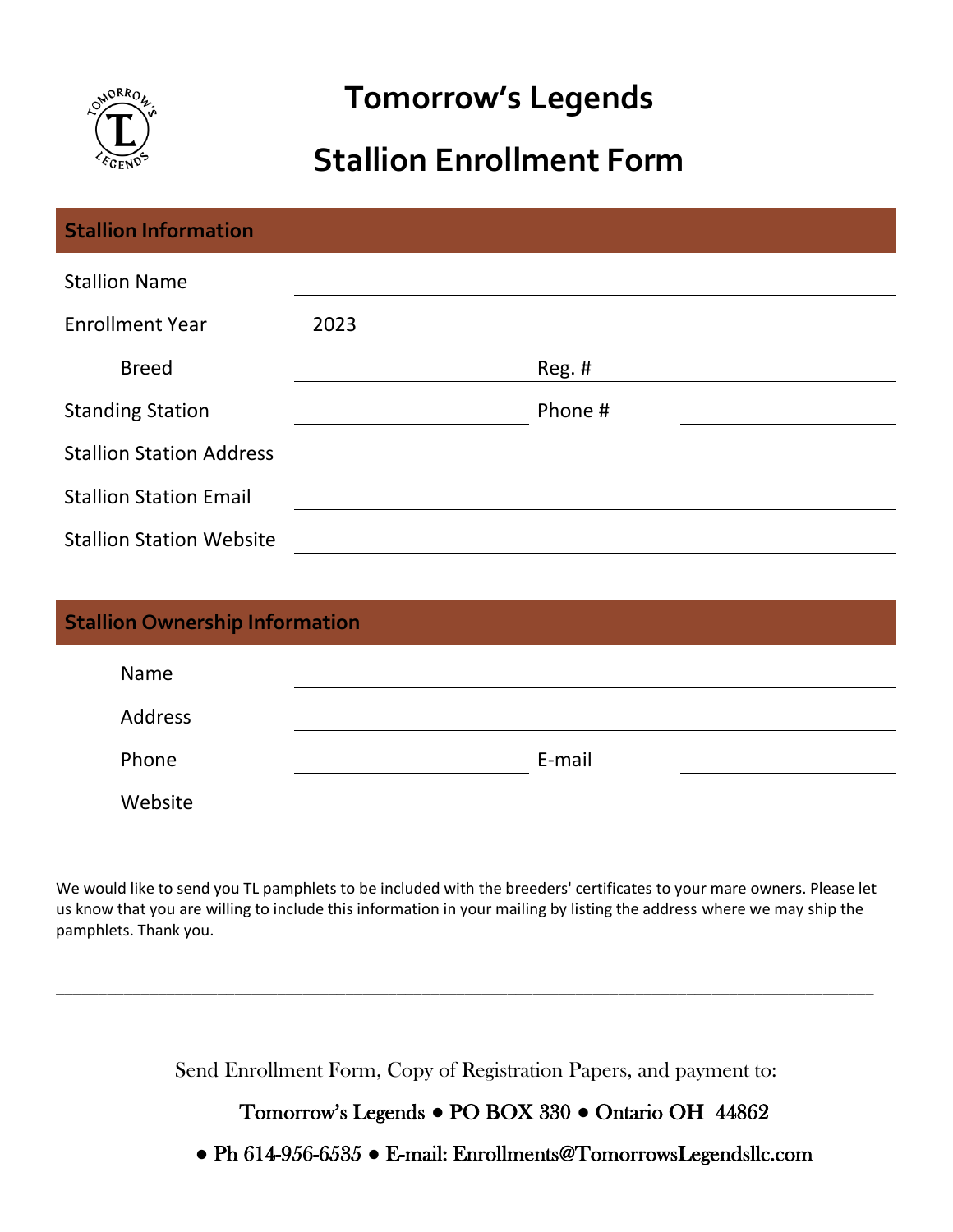

# **Tomorrow's Legends**

## **Stallion Enrollment Form**

- 1. Applications for 2023 Year Due by September 1<sup>\*</sup>, 2022
- 2. Enrollment applications will be accepted from the current stallion owner only.
- 3. The total annual enrollment fee will be \$2500, payable as follows:
	- a. September  $1^*$   $$500$  Due with Enrollment Form
	- b. October  $1^*$   $$1,000$
	- c. November  $1^*$  -\$1,000
	- d. \$2500 Stallion Enrollment fee required for stallion's initial year of enrollment.
	- e. Stallion Renewal fees for  $2<sup>nd</sup>$  year of stallion enrollment and all subsequent years will be applicable for a credit of \$50 for every foal enrollment after 25. (For example if fifty (50) 2021 foals are nominated in the year 2022, then stallion ownership will receive a \$1250 credit (25 foals \* \$50) towards their 2023 enrollment and will pay just \$1250 for renewal.
- 4. A copy of the stallion's breed registration papers showing current ownership must be included with the application.
- 5. A copy of the stallion's breeding report from prior year, shall be included. This is used to verify eligibility for the Limited Program. The Limited Program is for Stallions that book 15 or fewer mares per year. If you are not eligible, you do not need to provide a breeding report.
- 6. Birth Year of 1<sup>st</sup> Foal Crop<sub>\_\_\_\_\_\_\_\_\_\_</sub> . For example if your stallion bred his very first mare in 2016, you will write 2017. This is used to determine Junior Stallion Eligibility. If there are questions this will be substantiated by the Stallion Breeding Report. Erroneous answers are grounds for dismissal from the program.
- 7. If a stallion owner drops the stallion from the program for any reason, the stallion will not be eligible for re-enrollment under that ownership.
- 8. Receipt of this Enrollment form does not guarantee enrollment. If stallion enrollment is not granted, all fees will be refunded. If Stallion Enrollment is granted, written confirmation will be sent to stallion ownership.

\_\_\_\_\_\_\_\_\_\_\_\_\_\_\_\_\_\_\_\_\_\_\_\_\_\_\_\_\_\_\_\_\_\_\_\_\_\_\_\_\_\_\_\_\_\_\_\_\_\_\_\_\_\_\_\_\_\_\_\_\_\_\_\_\_\_\_\_

#### Stallion Ownership:

Signature:

Send Enrollment Form, Copy of Registration Papers, and payment to:

\_\_\_\_\_\_\_\_\_\_\_\_\_\_\_\_\_\_\_\_\_\_\_\_\_\_\_\_\_\_\_\_\_\_\_\_\_\_\_\_\_\_\_\_\_\_\_\_\_\_\_\_\_\_\_\_\_\_\_\_\_\_\_\_\_\_\_\_\_\_\_\_\_\_\_\_

### Tomorrow's Legends **●** PO BOX 330 **●** Ontario OH 44862

**●** Ph 614-956-6535 **●** E-mail: Enrollments@TomorrowsLegendsllc.com